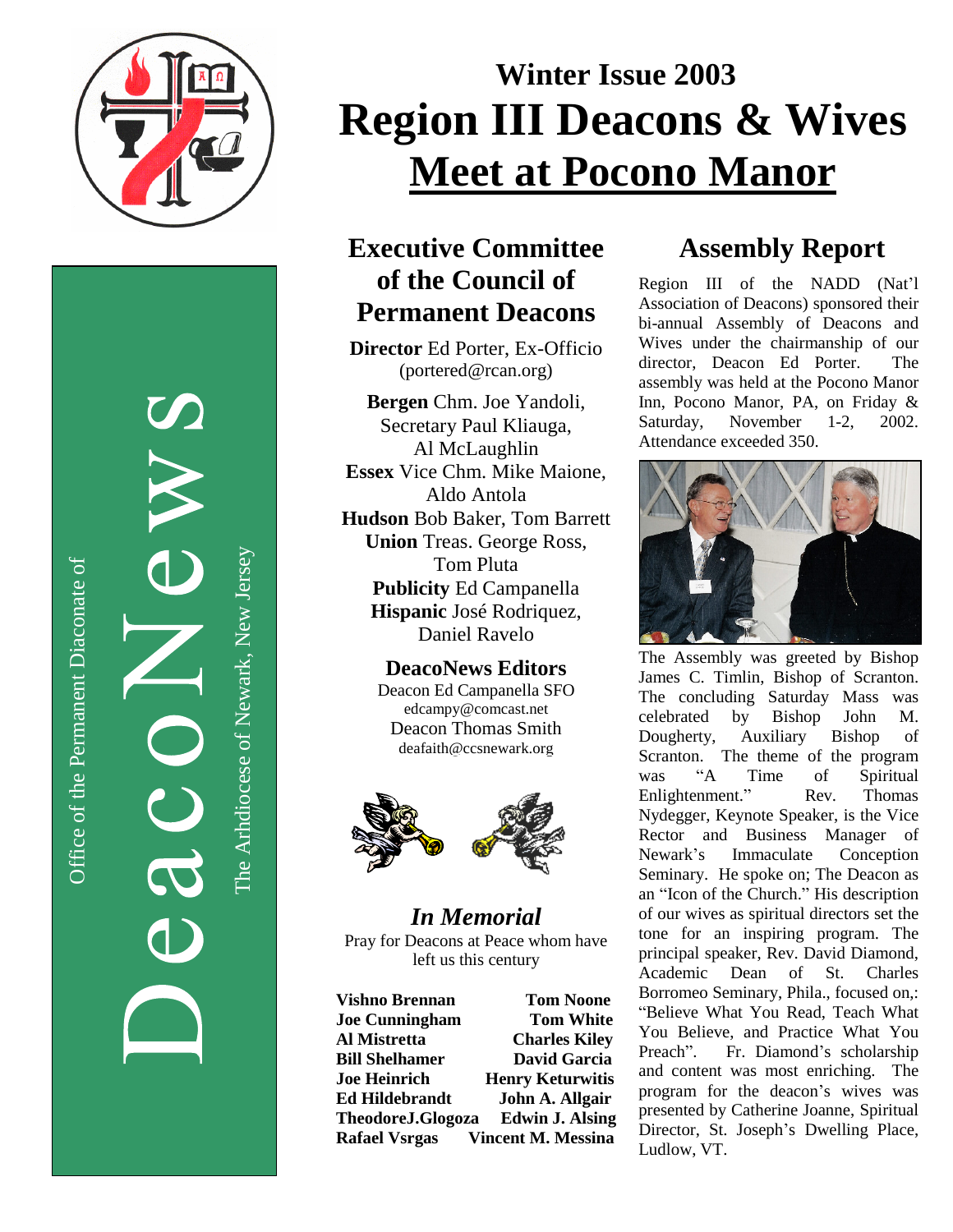### *Our Director Speaks*



*Deacon Ed Porter*

The New Year has begun and it's a very cold one. I hope that most of our Deacons have been able to perform their Diaconate responsibilities. Doing graveside services is tough this year.

As I review the events of the past year I have to express much thanks to the newly elected Executive Committee of the Diaconate Council. They have accomplished much and are filled with enthusiasm to bring many more activities to the Diaconate community.

Some of their accomplishments are:

The name of the council has been changed from the "Conference of Permanent Deacons" to "Council of Permanent Deacons" which is more appropriate.

New by-laws are in the hands of their attorney and a final vote on this matter will be taken at the annual meeting to be held on May 4, 2003.

A writing on the correct procedures for a deacon's funeral was undertaken and published and is now available for each of us.

At the direction of the council, every county is now in the process of organizing support groups. The council reports a high level of success in this program.

New Identification Cards have been prepared and are in the process of

### **DeacoNews Archdiocese of Newark Winter 2003**

being distributed. Any question pertaining to the ID cards should be directed to Deacon Ed Campanella. ……………………………………<sup>…</sup>

Deacon Len Makesy has advised that we will be repeating our instructional program on the singing of the Exsultet. You will be advised of the dates within a short period of time. This program is only open to ordained Deacons.

A series of educational programs for our Deacons and men-in-formation will be offered over the next few months. Most of these programs will carry credit for continuing education.

May God bless you in the year ahead for the good works you do.

### *Rita McKnight is National Diaconal Representative*

Rita McKnight, wife of Deacon Keith, was asked to be on the Bishops Conference for the Diaconate and was in Washington DC last November for her first meeting. The assignment is for two years. A lot of topical items were discussed from the previous deacon's wives meetings. Rita is also the deacon's wives representative for the National Association for African American Deacons. Congratulations Rita!!!

### *Deacon Support Report*

Deacon Martin Macaluso reported that the November meeting of the Deacons of Union County was held at his parish's rectory - St. Mary's, Plainfield. We opened the meeting with the Office of Hours at 7:30p.m. We were then greeted by Fr. Jones, St. Mary's pastor. Much of the meeting concerned discussions of Deacon Tom Pluta's concern to help establish a center where deacons are able to collect and distribute furniture to families and individuals who are in need. First of all a truck is needed – minivans and pick-up trucks make for a long day of moving furniture for a household! Secondly, we discussed the possibility of having a para liturgy several times a year with our families. These two topics will be discussed at the meeting in January, hosted by Deacon Jose Fernandez, Blessed Sacrament, Elizabeth, NJ. The rest of the evening was devoted to speaking about various concerns. The consensus of the group was that we continue with this type of support group. We discussed the idea of having a combination formal agenda and an informal discussion as well as highlighting specific topics.

# *Deacon Spotlight Joseph J. Lubas*



# *Formation Director Cemetery Manager*

Deacon Joe Lubas, born in Elizabeth, NJ, the eldest of three, was reared in a loving Christian home with his brother Edward and sister Lorraine by Joseph W. & Stephanie. Dad was called home to the Lord in 1987. Joe's early education was provided by St. Adalbert's grammar school & St. Mary of the Assumption High School. Joe attended S.S. Cyril & Methodius Seminary, Michigan, Seton Hall University, New Jersey, and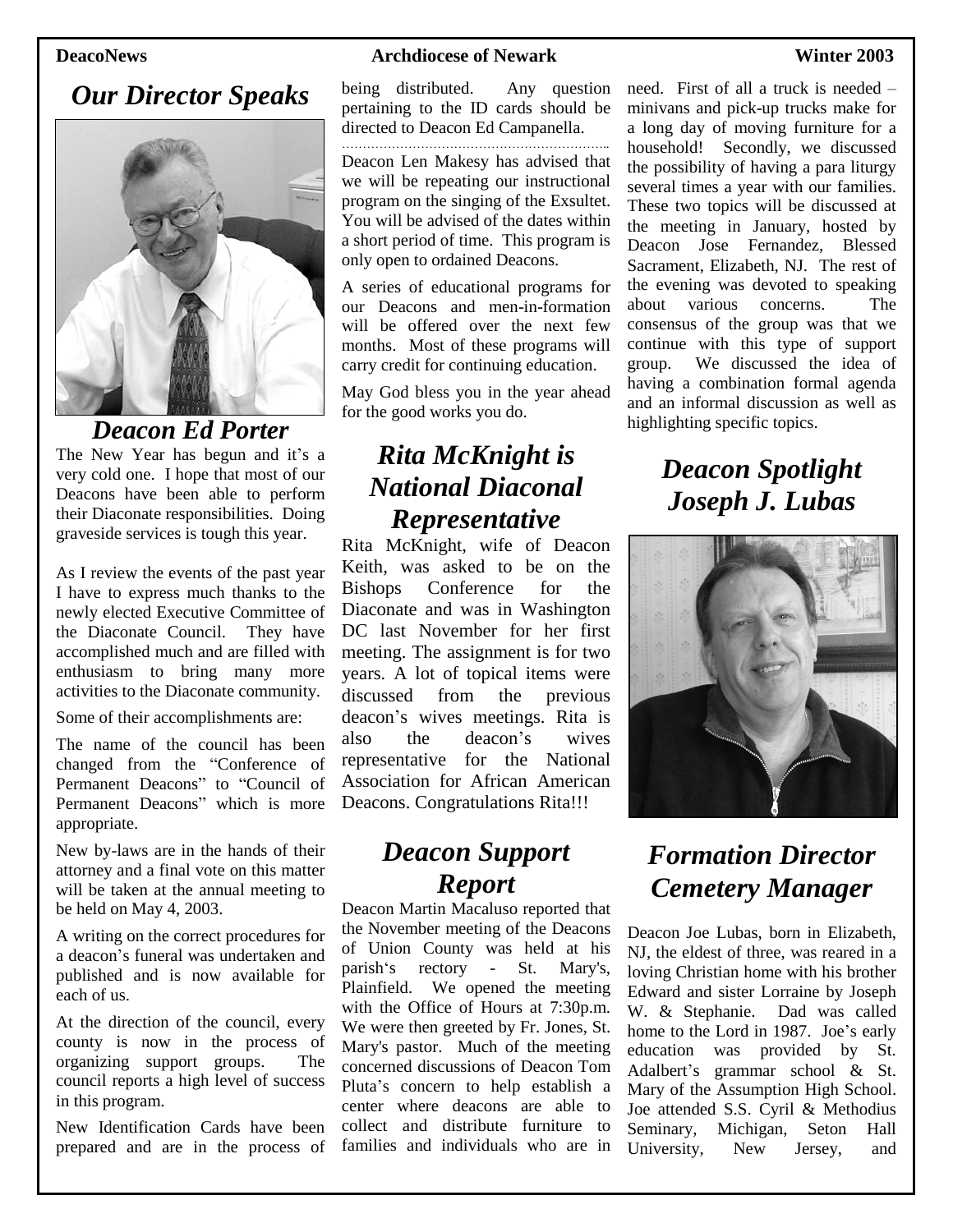Immaculate Conception Seminary, NJ. Being awarded a Bachelor of Arts in Classical Languages and a Masters in Divinity majoring in Pastoral Ministry, positioned Joe for his Diaconal walk within his "Immediate Bereavement" ministry.

Joe's 15 year secular endeavor was spent at the Wilson Jones Company, Elizabeth, NJ including a year in sixth grade teaching at St. Adalbert's School. In 1993 he became the cemetery manager at St. Adalberts parish cemetery, Mt. Calvary, Linden.

From his background it can be readily seen that Deacon Joe was initially journeying toward the priesthood, but he felt he was being strongly called to family and the Diaconate, manifested in his being the primary care-giver for his Mom & Aunt Mary.

Encouraged to the Diaconate by Rev. Msgr. Timothy J. Shugrue, Joe entered formation and was ordained by Archbishop Theodore E. McCarrick on May 16, 1992. Assigned to his home parish St. Adalbert's, Joe was appointed Diaconate Formation Director in October of 1996. His direct involvement in the formation of 84 men in the classes '99, '02, and '05 is a joy in which he is very much absorbed.

Deacon Joe takes the Deacon's ministry of consolation a step further in his role as cemetery manager. Deacons are all involved in wake services, funerals, and committals – but Joe supplements this regular ministry by providing additional pastoral care for the grieving in arranging burials and especially in, what can be termed, "Immediate Bereavement". Providing consolation, encouragement, and care, for the bleeding hearts of the grieving immediately after burials and subsequent visits, is a very special ministry which Joe has shown to be practically applied in a parish cemetery.

### **DeacoNews Archdiocese of Newark Winter 2003**

Deacon Joe feels his life's focus is clear: Family, the Diaconate and personal "Immediate Bereavement ".

*Pope Declares Year of the Rosary and Institutes the Luminous Mysteries*



In an Apostolic letter ("Rosarium Virginis Mariae") to Bishops, Clergy, & Faithful, on the Most Holy Rosary, the Supreme Pontiff, John Paul II, dedicated "The Year of The Rosary" from October 2002 to October 2003. In addition to the Joyful, Glorious, & Sorrowful Mysteries, Pope John Paul II adds the Mystery of Jesus as "Light of the World." Called the "Luminous Mysteries". They have the following decade dedications: (1) His Baptism in the Jordan River, (2) His Selfmanifestation at the wedding of Cana, (3) His proclamation of the Kingdom of God, with His call to conversion, (4) His Transfiguration, and finally, (5) His Institution of the Eucharist.

The new recommended schedule (according to virtualrosary.org) is: Monday & Saturday: Joyful Mysteries Tuesday & Friday: Sorrowful Mysteries Wednesday & Sunday: Glorious Mysteries Thursday: Luminous Mysteries

To view the Apostolic Letter go to: "http://mywebpages.comcast.net/edca mpy/"Also see:

"http://www.virtualrosary.org/" (without quotes) to download a virtual rosary for personal use.

### *The Call to the Diaconate*

A Perspective from Inside the Class of 2005



Contributed by Mike York

"The gifts we have, we are given to share," from the familiar hymn, "We are many parts,"describes the call to serving Jesus, by serving His people. Every time I hear this song I am powerfully reminded of the awesome responsibility each of us has to share our time, talents and treasures. This call to serve goes beyond serving in very familiar and comfortable ministries. This call is a challenge to meet Christ in all peoples, wherever they may be in: nursing homes, prisons, and countless other places. This call is a challenge to step out of my comfort zone. When asked if I would help in prison ministry; I didn't hesitate to respond, yes, sure! When asked would I overnight chaperone for the homeless, yes sure! Often, I find myself asking, do you need help Father with...do you need help Deacon with...? Thanks to the Deacons in my parish (George Ross, Ed Campanella, Guy Paredes) for providing the example!

A few words on prison ministry, the word prison conjures up various images in our minds. Often I am asked, what do you do in the prison? While what I do in the prison is certainly important, I have realized that my presence alone speaks volumes to the inmates, in particular